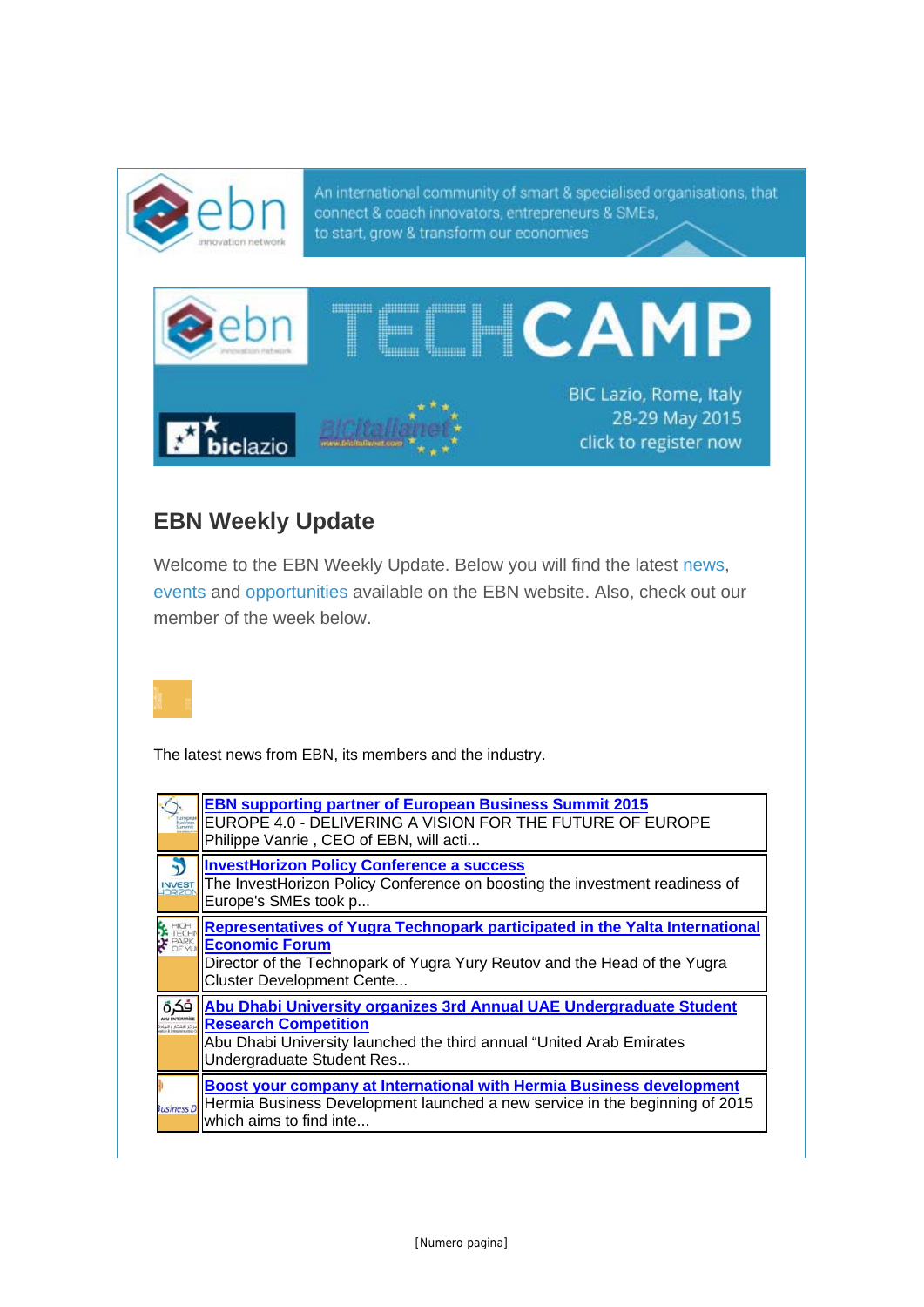

The latest news from EBN Projects.

**ACE Creative Launch: Accelerating Europe's Creative Businesses**  $ACE$ Brussels, 27 April 2015: The ACE Creative accelerator launches its first ever call for companies aim... **New training tool for Creative Companies by the LEC project** Learn Engage Create has a clear goal – to develop training for Creative Companies senior staff...



Upcoming events run by EBN, members, projects or other industry organisations.

| <b><i>NE HELPD</i></b>              | <b>Entering Chinese Food &amp; Beverage Market - Webinar</b><br>"Entering China's Food and Beverage Market for EU SMEs", 29 April at 10:00<br>CET.&n<br>Online, Online - 29 Apr - 29 Apr |
|-------------------------------------|------------------------------------------------------------------------------------------------------------------------------------------------------------------------------------------|
| <b>UARE</b><br>rcelel<br>vation eca | FI-Business StartUp Boot Camp, Berlin 1-3 May<br>FI Business is very proud to present you the 1st FIWARE Startup Boot Camp in<br>Berlin 01-03 May.<br>Berlin, Germany - 01 May - 03 May  |
|                                     | <b>BusinessRocket</b><br>Free fast-track lectures with hands-on workshops and business coaching. Do you<br>have a business idea<br>Brussels, Belgium - 04 May - 05 May                   |
| <b>EVENT</b>                        | <b>EBN Training in Egypt</b><br>In early May 2015, EBN will be training a number of young Egyptian<br>enterpreneurs and start-ups to he<br>Cairo, Egypt - 05 May - 06 May                |
|                                     | <b>EBAN 2015 Angel Summit</b><br>EBAN 2015 Angel Summit is a three day event attended by more than 300<br>representatives of the early s<br>Eindhoven, Netherlands - 06 May - 08 May     |
|                                     | <b>EBN TechCamp 2015</b><br>This year's EBN TechCamp will take place in Rome, Italy on the 28-29th of May<br>in the EU B                                                                 |

## **Opportunities for EBN Members**

The following opportunities are available to EBN Members only.

**Project Eligible Submit by**